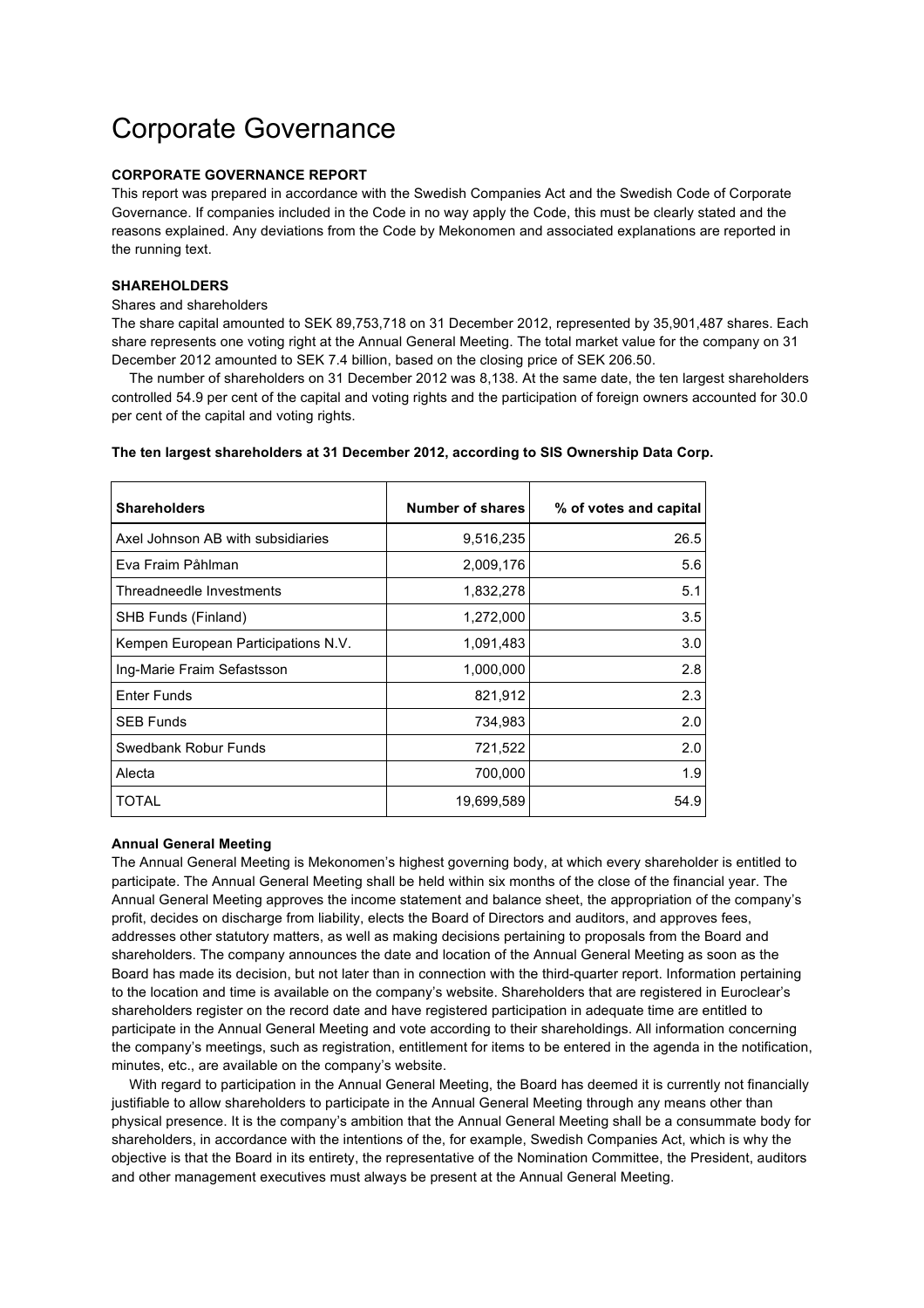# **NOMINATION COMMITTEE**

In accordance with a resolution at the Annual General Meeting on 23 May 2012, Mekonomen has established a Nomination Committee. The Nomination Committee shall prepare and submit proposals to the Annual General Meeting on 16 April 2013 pertaining to:

- election of Chairman of the Meeting,
- number of Board members and deputy members,
- election of the Chairman of the Board and other members to the Board of Directors of the company,
- Board fees and possible remuneration for committee work, and
- appointment of and fees paid to auditors.

The Nomination Committee, prior to the 2013 Annual General Meeting, consists of Göran Ennerfelt, representing the Axel Johnson AB Group, Eva Fraim Påhlman, representing own shareholdings, Annika Andersson, representing Swedbank Robur Funds and Leif Törnvall, representing Alecta. The Nomination Committee elected Göran Ennerfelt as its Chairman. Mekonomen's Chairman, Fredrik Persson, has been co-opted to the Nomination Committee.

The Nominating Committee is entitled to charge the company with such costs as recruitment consultants and other consultants required to allow the Nominating Committee to fulfil its assignments. The Nominating Committee shall, in connection with its assignments otherwise, fulfil the tasks that rest upon the Nominating Committee in accordance with the Swedish Code for Corporate Governance.

Mekonomen has not established any specific age limit for Board members or time limits pertaining to the length of time Board members may sit on the Board. Auditors are elected annually when the matter is submitted to the Annual General Meeting.

# **SPECIFIC INFORMATION ABOUT THE BOARD'S WORK**

#### **Size and composition**

According to the Articles of Association, the Board of Directors shall comprise three to seven members and not more than three deputy members.

The Board of Directors shall be elected annually at the Annual General Meeting. At the Annual General Meeting on 23 May 2012, it was decided that the Board shall comprise seven ordinary members with no deputy members. All existing Board members, Fredrik Persson, Marcus Storch, Antonia Ax:son Johnson, Kenny Bräck, Anders G Carlberg, Wolff Huber and Helena Skåntorp were re-elected. Fredrik Persson was elected Chairman of the Board.

All ordinary members are independent in relation to the company and its management in accordance with the definition in the Swedish Code of Corporate Governance. Three of the Board members are independent also in relation to major shareholders. The President is not a member of the Board, nor is any other member of the Management Group.

#### **Board members**

It is the opinion of the Nomination Committee that the Board's structure in terms of competency, experience and background is compatible with the company's operations, development phase and circumstances.

#### **Chairman of the Board**

The Chairman of the Board, Fredrik Persson, is not employed by the company and does not have any assignments for the company beyond his chairmanship. It is the opinion of the Board that Fredrik Persson ensures that the Board conducts its assignments efficiently and also fulfils its duties in accordance with applicable laws and regulations.

#### **The Board's working procedures**

The Board is responsible for the company's organisation and management and shall also make decisions pertaining to strategic issues. During 2012, the Board held ten meetings, of which one was a statutory meeting. The minutes of the meetings were recorded by the Board's secretary, who is the company's CFO. Relevant meeting documentation was sent to all members prior to each meeting, which were then held in accordance with the approved agenda. On occasions, other senior executives have participated in the Board Meetings in a reporting capacity, as necessary. No deviating views to be recorded in the minutes were expressed at any of the meetings during the year. Matters of high significance that were discussed during the year primarily concerned the company's financial development, the launch of new concepts and major acquisitions.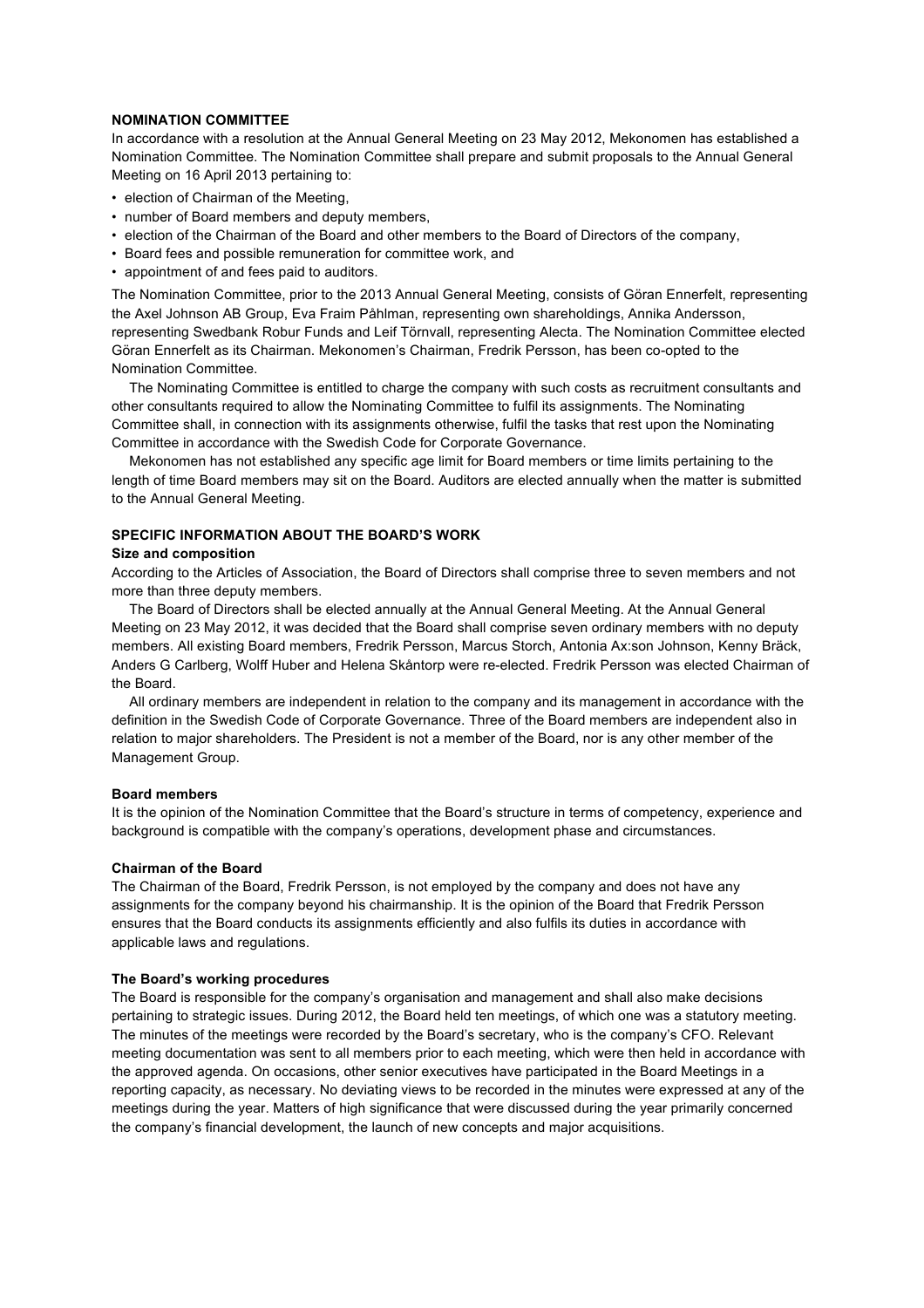| <b>Board of Directors</b>    | <b>Present at Board</b><br>meetings | Dependent/<br>independent * | <b>Board member since</b> |
|------------------------------|-------------------------------------|-----------------------------|---------------------------|
| Fredrik Persson, Chairman    | 10/10                               | D                           | August 2006               |
| Marcus Storch, Vice Chairman | 10/10                               | D                           | August 2006               |
| Wolff Huber                  | 9/10                                |                             | August 2006               |
| Kenny Bräck                  | 9/10                                |                             | May 2007                  |
| Anders G Carlberg            | 10/10                               | D                           | August 2006               |
| Helena Skåntorp              | 10/10                               |                             | May 2004                  |
| Antonia Ax:son Johnson       | 8/10                                | D                           | August 2006               |

- \*) According to the definition in the Swedish Code of Corporate Governance. All Board members are independent of the company and its management.
- I =Board members considered independent of major shareholders in the company.
- D =Board members considered dependent of major shareholders in the company.

# **Assignments**

In accordance with the requirements of the Code, the Board's ambition was to devote particular attention to establishing overall goals for the operation and decide on strategies by which to achieve the said goals, and in part to continuously evaluate the operating management, with the aim of securing the company's governance, management and control. The Board strives to ensure that there are functioning systems for the monitoring and control of the company's financial position in relation to the established goals, that control of compliance with laws and other regulations is implemented and that the provision of external information is open, objective and relevant.

There are written instructions that regulate the distribution of assignments between the Board and the President, and for the reporting process. The instructions are reviewed annually and are primarily:

- the rules of procedure for the Board's work
- instructions for the President
- attestation regulations

The Board evaluates its work every year and it is the duty of the Chairman of the Board to ensure that this is done. The evaluation involves individual meetings between the Chairman of the Board and all Board members. The collective opinion is that the Board's work during 2012 functioned well and that the Board fulfilled the requirements of the Code pertaining to the Board's assignment.

The Annual General Meeting resolved, in accordance with the proposal from the Nomination Committee, to allocate Board fees amounting to SEK 1,700,000, of which SEK 400,000 to the Chairman of the Board and SEK 300,000 to the Executive Vice Chairman, with the remaining amount to be distributed equally among the other Board members.

### **Audit Committee**

The entire Board of Mekonomen assumes responsibility for ensuring that the Group has acceptable procedures for internal control and high-quality, correct financial reporting. Twice per year, in connection with preparation of the financial accounting for the third quarter and annual financial statements, the company's auditors report to the Board their opinion on how the company's accounting, management and financial control functioned. Following the formal report, the President and CFO leave the Board meeting to allow Board members to discuss with auditors without the participation of company officials.

# **Remuneration Committee**

The Board of Directors has a Remuneration Committee comprising Fredrik Persson as Chairman, Marcus Storch and Anders G Carlberg. The work of the Remuneration Committee is based on resolutions by the Annual General Meeting pertaining to guidelines for remuneration to senior executives. Four meetings were held during the year and all members were present at these meetings. In addition, the President of the company, Håkan Lundstedt, was present at two of these meetings.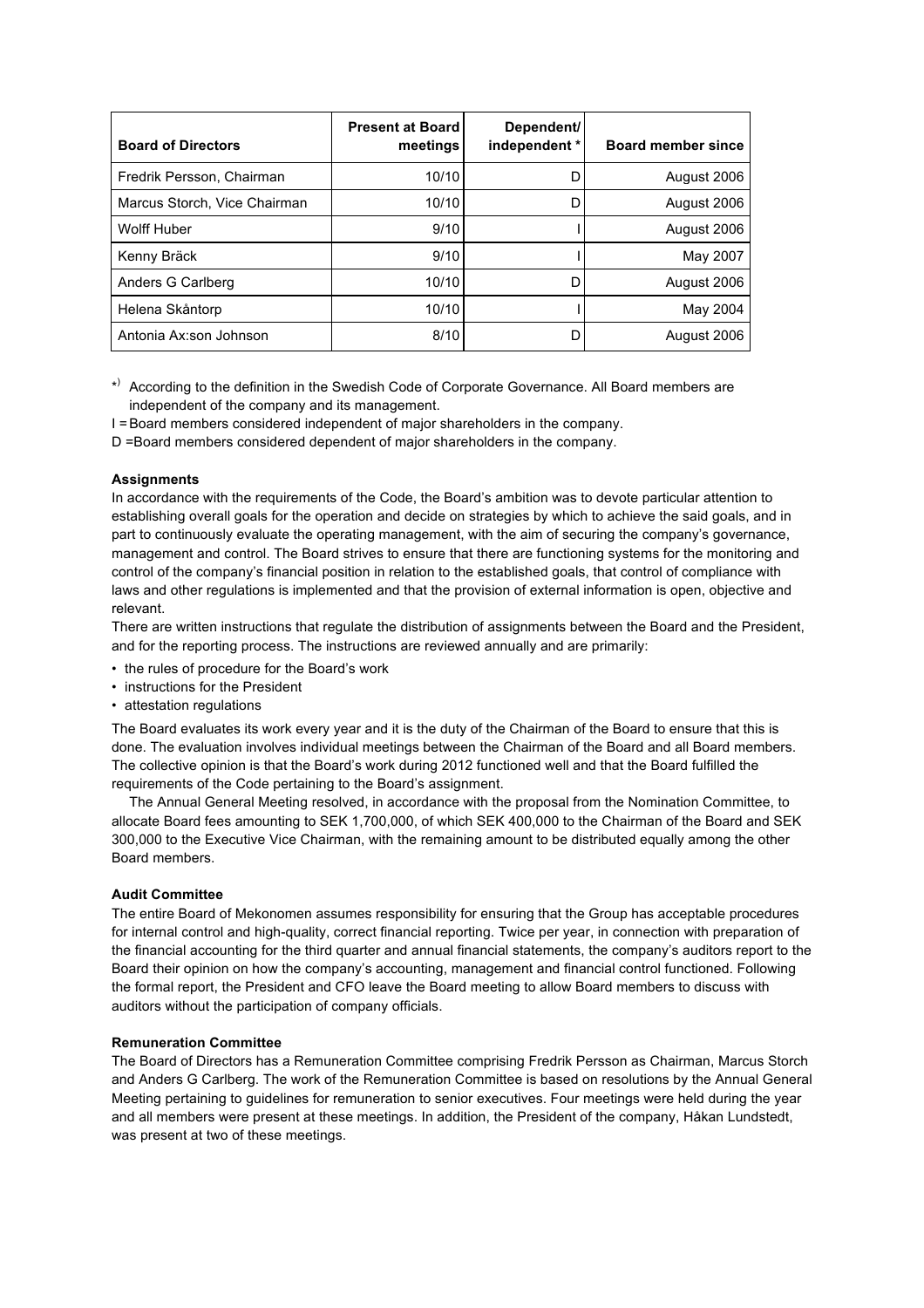## **COMPANY MANAGEMENT**

## **President's assignment**

The President is appointed and may be discharged by the Board and his work is continuously evaluated by the Board, which occurs without the presence of Company Management. Mekonomen's President and CEO, Håkan Lundstedt, is also a member of the Board of Vanna AB, Dialect AB, as well as the foundation En Frisk Generation and has no shareholdings or ownership in companies with significant business ties with Mekonomen.

# **Company management**

A presentation of the company Management is found on page 29.

# **Remuneration of Company Management**

Mekonomen's Board of Directors makes decisions pertaining to remuneration of the President. Håkan Lundstedt has a basic salary per month and a variable salary portion, which is based on the company's profits and can amount to a maximum of 60 per cent of the basic annual salary. Under the pension terms, payment of pension premiums is made in the amount corresponding to 29 per cent of the basic salary. Other benefits consist of a company car. The period of notice is 12 months if termination is on the part of the company and six months on the part of the employee. If termination is initiated by the company, severance pay amounting to six months' salary is paid. Issues pertaining to remuneration of other senior executives are also prepared by the Remuneration Committee. The principle for remuneration is based on the senior executives being offered marketbased remuneration. The criteria shall accordingly be based on the significance of assignments, competency requirements, experience and performance and that remuneration shall comprise the following parts:

- fixed basic salary
- variable remuneration
- pension benefits
- other benefits and severance terms

The distribution between basic salary and variable remuneration shall be in proportion to the senior executive's responsibilities and authorities. The variable remuneration for senior executives is based partly on the Group's profit and partly on individual qualitative parameters and can amount to a maximum of four months' salary. Other benefits refer primarily to company cars. Pension premiums are paid in an amount that is based on the ITP plan or a corresponding system for employees abroad. Pensionable salary refers to the basic salary. Severance pay for termination on the part of the company may amount to one annual salary. At the 2011 Annual General Meeting, it was also resolved that company management may receive a cash bonus from the company. The bonus will be profit-based and calculated on the Group's profit for the 2011-2013 financial years. The bonus program, in its entirety, as a total expense for the company, shall amount to a maximum of SEK 24 M for the period. The criteria for the size of an individual bonus shall be determined by the Board of Directors.

The Board has not made any decisions pertaining to share or share-price based incentive programs for Company Management.

# **AUDITORS**

The auditors are appointed at the Annual General Meeting and are charged with reviewing the company's financial reporting and the Board's and President's management of the company. Deloitte AB, which has an organisation comprising broad and specialised competency that is well-suited to Mekonomen's operations, has been the company auditor since 1994. At the 2012 Annual General Meeting, Deloitte AB, with Authorised Public Accountant Thomas Strömberg as Auditor in Charge, was appointed as the auditing firm until the 2013 Annual General Meeting. In addition to Mekonomen, Thomas Strömberg is also the auditor of Karolinska Development, Tele 2 and Rezidor Hotel Group AB.

| <b>Remuneration to Deloitte, SEK M</b>                 | 2012 | 2011 |
|--------------------------------------------------------|------|------|
| Remuneration for audit assignments                     |      |      |
| Audit related services other than the audit assignment |      |      |
| Tax advice                                             |      |      |
| Other services                                         |      |      |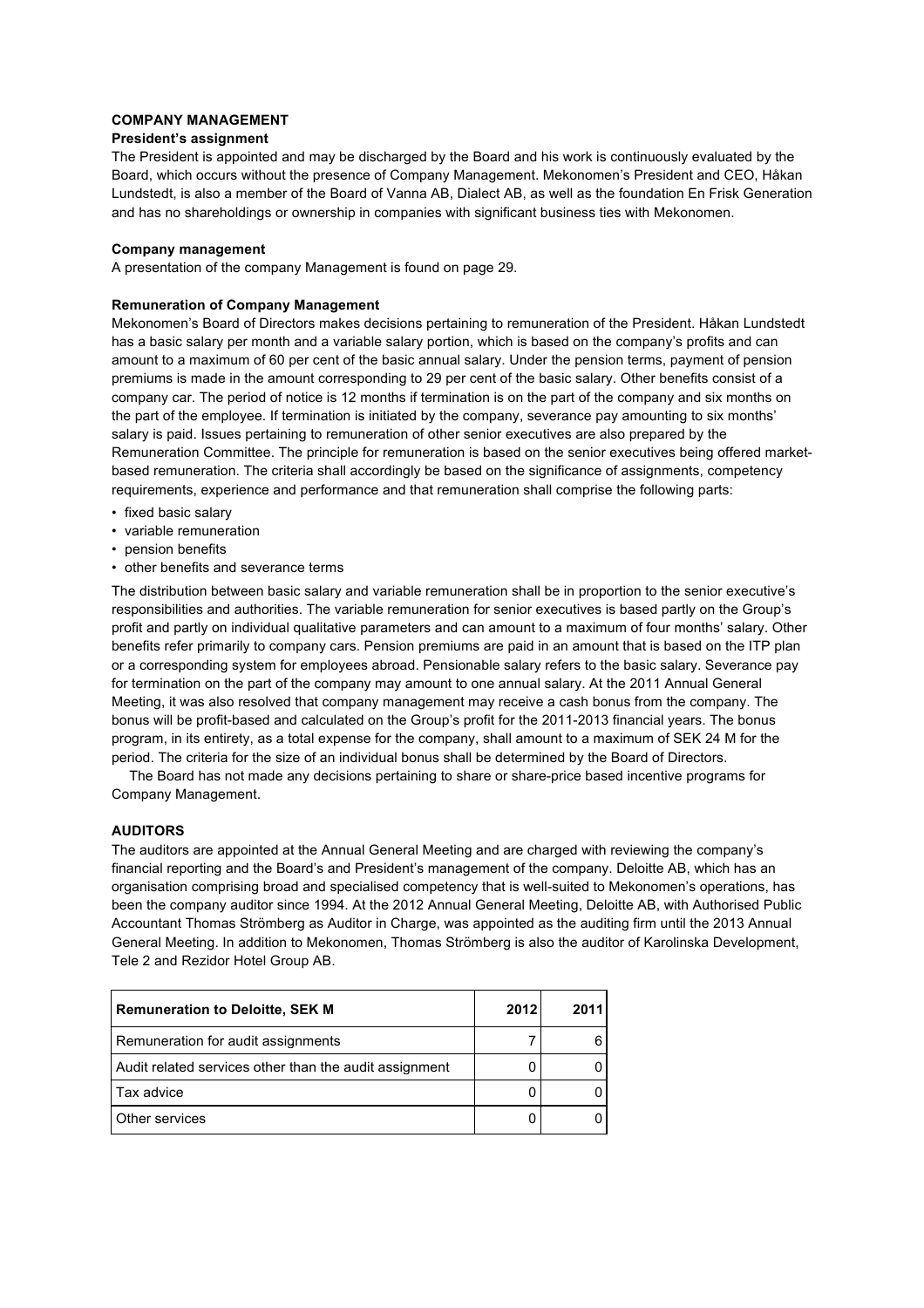# **REPORTING AND AUDIT**

# **Reporting**

The Board supervises the quality of the financial reporting through Instructions to the President. Jointly with the CFO, the President's assignment is to review and quality-assure all external financial reporting including financial statements, interim reports, annual reports and press releases with financial content, as well as presentation material in connection with meetings with the media, shareholders and financial institutions.

# **Audit**

The entire Board of Mekonomen assumes responsibility for the Group having acceptable procedures for internal control and high-quality, correct financial reporting. With regard to the preparation of the Board's work, the Board estimates that quality assurance of the financial reporting, which is conducted within the framework of the company's own internal control, corresponds to current requirements. The company's auditors present their plans, risk assessments and controls, as well as findings from the audit at two Board meetings during the year. At these meetings, the President and CFO leave after presenting their formal reports to enable Board members to conduct discussions with auditors without the participation of company officials. The Board continuously evaluates the need to elect a specific Audit Committee.

# **INTERNAL CONTROL**

In accordance with the Swedish Companies Act and the Swedish Code of Corporate Governance, the Board of Directors is responsible for internal control. This report was prepared in accordance with the Swedish Code of Corporate Governance, and FAR's guidance to the Swedish Code of Corporate Governance. The report is limited to addressing internal control pertaining to financial reporting.

# **Control environment**

The control environment represents the basis for the internal control pertaining to financial reporting. An important part of the control environment is that decision paths, authorities and responsibilities must be clearly defined and communicated between various levels in the organisation and that the control documents are available in the form of internal policies, handbooks, guidelines and manuals. Thus, a key part of the Board's assignment is to prepare and approve a number of fundamental policies, guidelines and frameworks. These include the Board's working procedures, instructions for the President, investment policies, financial policies and the insider policy. The aim of these policies is to create a basis for sound internal control. Furthermore, the Board focuses on ensuring that the organisational structure provides distinct roles, responsibilities and processes that benefit the effective management of the operation's risks and facilitate target fulfilment. Part of the responsibility structure includes an obligation for the Board to evaluate the operation's performance and results on a monthly basis, through appropriate report packages containing income statements, balance sheets, analyses of important key ratios, comments pertaining to the business status of each operation and also quarterly forecasts for future periods. As a contribution to strengthening the internal control, Mekonomen prepared a financial handbook that provides an overall picture of existing policies, rules and regulations and procedures within the financial area. This is a living document, which will be updated continuously and adapted to changes within the Mekonomen operation. In addition to the financial handbook, there are instructions that provide guidance for the daily work in stores and the rest of the organisation, for example, pertaining to stock-taking and cash-register reconciliation, etc.

#### **Risk assessment**

Mekonomen conducts continuous surveys of the Group's risks. During these surveys, a number of items were identified in the income statement and balance sheet in which the risks of errors in the financial reporting are elevated. The company works continuously on these risks by strengthening controls. Furthermore, risks are addressed in a special forum, including questions related to start-ups and acquisitions.

#### **Control activities**

Risks of errors in the financial reporting are reduced through good internal control of the financial reporting, with specific focus on significant areas defined by the Board of Directors. The aim of the appropriate control activities is to detect, prevent and correct errors and deviations in the reporting. The control activities include reconciliation of accounts, analytic follow-up, comparison between income statements and balance sheets and control stocktaking in warehouses and stores.